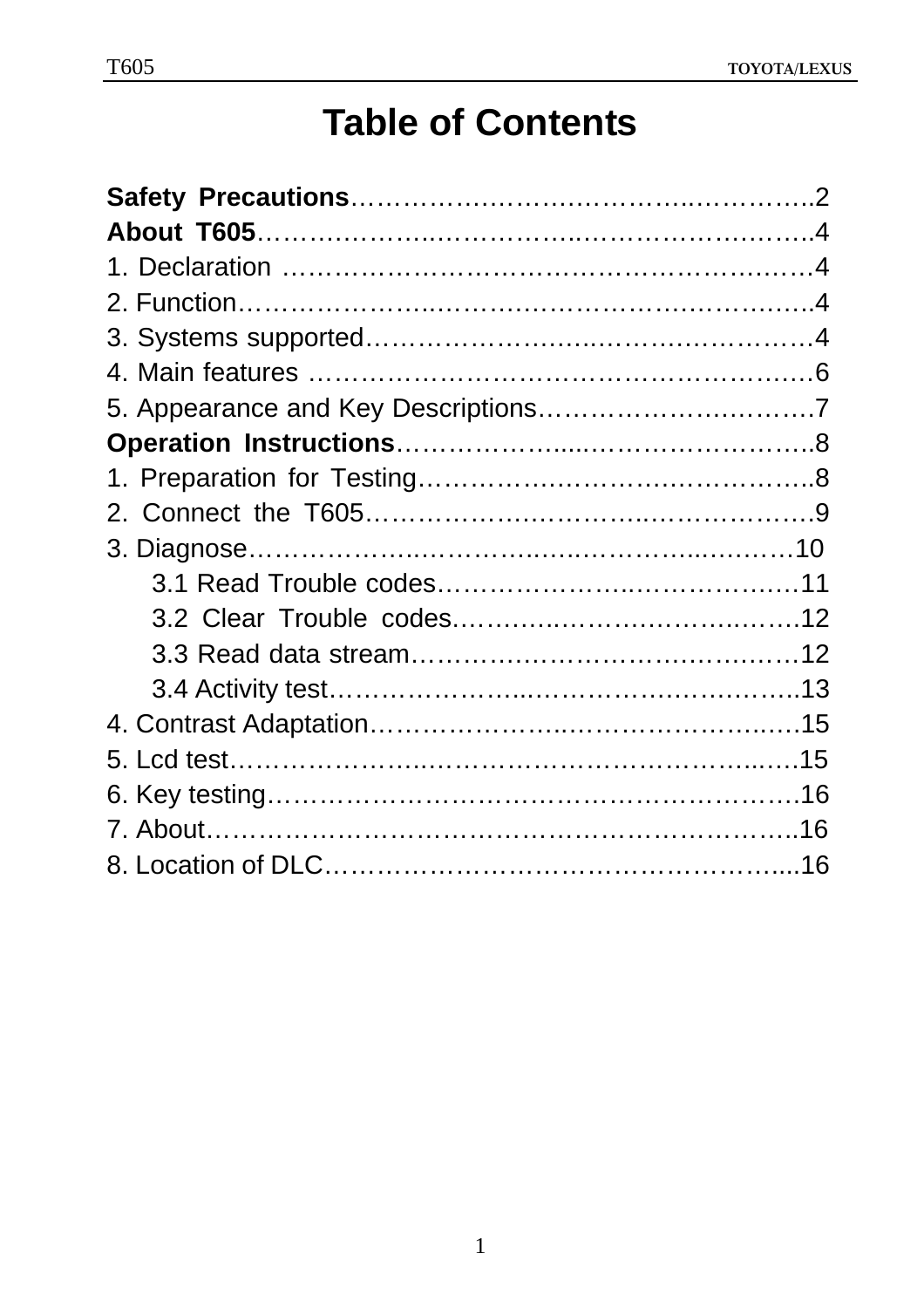# **Safety Precautions**

#### *To avoid body hurt and damage to the device or your car, please read this manual carefully before using T605.*

The general testing process described in this manual is got by technologist of experience. Safety precaution is required in most of the process to avoid body hurt and damage to the device or your car. Prior to your using this device, please read vehicle maintenance code and follow the safety precautions. Keep mention to the following general safety precautions.

- It generates CO and other poisonous air when engine run. To avoid this kind of hurt, please repair the car in a well-air-ventilated location.
- To protect your eyes from the damage of the exposed objects, hot and harmful liquid, please wear good eye-protection tools.
- When an engine is running, many parts (such as the coolant fan, pulleys, fan belt etc.) turn at high speed. To avoid serious injury, always be aware of moving parts. Keep a safe distance from these parts as well as other potentially moving objects.
- $\bullet$  Engine parts become very hot when the engine is running. To prevent severe burns, avoid contact with hot engine parts.
- Before starting an engine for testing or trouble-shooting, make sure the parking brake is engaged. Put the transmission in park (for automatic transmission) or neutral (for manual transmission). Block the drive wheels with suitable blocks.
- Connecting or disconnecting test equipment when the ignition is ON can damage test equipment and the vehicle's electronic components. Turn the ignition OFF before connecting the T605 to or disconnecting the T605 from the vehicle's Data Link Connector (DLC).
- To prevent damage to the on-board computer when taking vehicle electronic measurements, please always use a digital multimeter with at least 10meg Ohms of impedance.
- Fuel and battery vapors are highly flammable. To prevent an explosion, keep all sparks, heated items and open flames away from the battery and fuel / fuel vapors. DO NOT SMOKE NEAR THE VEHICLE DURING TESTING.
- Don't wear loose clothing or jewelry when working on an engine. Loose clothing can become caught in the fan, pulleys, belts, etc.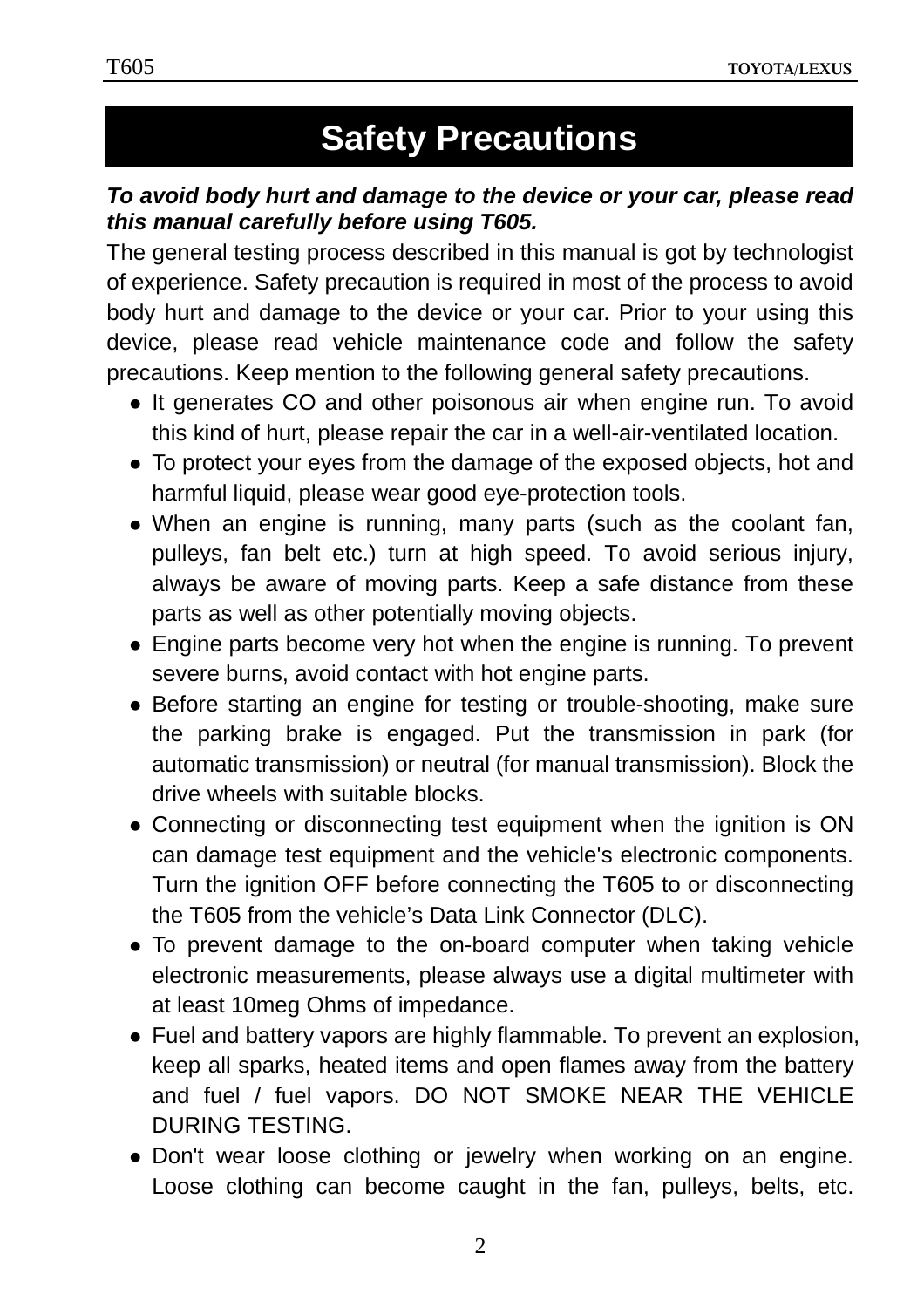Jewelry is highly conductive, and can cause a severe burn if it makes contact between a power source and ground.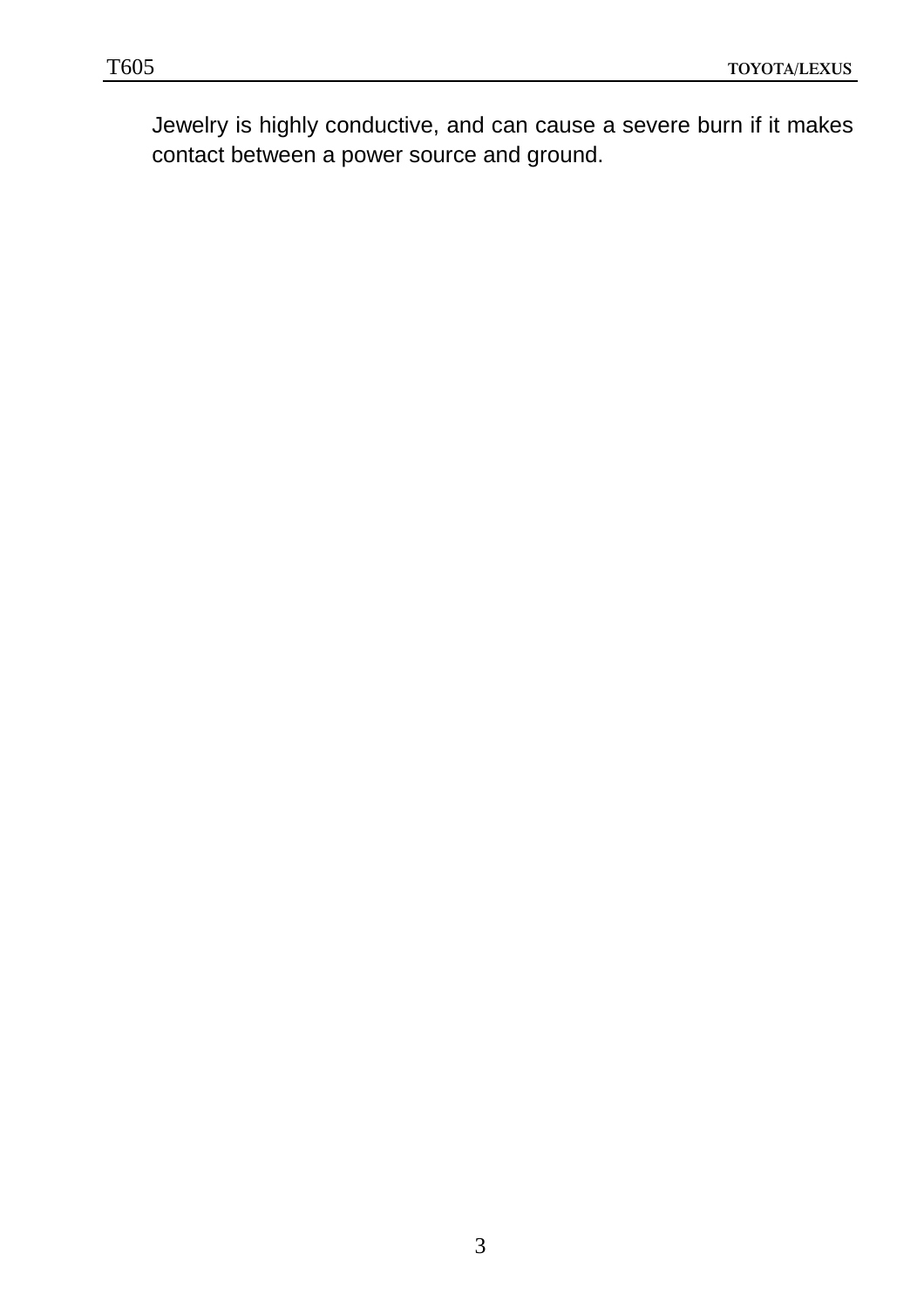# **1 About T605**

## **1.Declaration**

T605 has powerful functions, which can support all Toyota cars, with smart outlook, competitive price and convenient operation. It is a separatelyoperated tool without help of PC.

## **2.Function introduction**

- Fault Codes
- Clear Codes
- Read Data Stream
- Active Test
- **Function Test**

## **3.Systems supported**

T605 can work on the following systems:

# *WITHOUT CANBUS SYSTEM:*

## **1. POWERTRAIN**

- $\bullet$  ENGINE AND ECT
- BATTERY
- $\bullet$  CCS
- $\bullet$  HV BATTERY
- $\bullet$  HV ECU
- $\bullet$  EV
- $\bullet$  STOP AND GO
- SEQUENTIAL MT
- $\bullet$  LASER CRUISE
- **2. CHASSIS** 
	- $\bullet$  ABS
	- AIRSUS
	- EMPS|EHPS
	- $\bullet$  FREE-TRONIC
	- $\bullet$  TIRE PRESSURE
	- $\bullet$  VGRS
	- $\bullet$  KDSS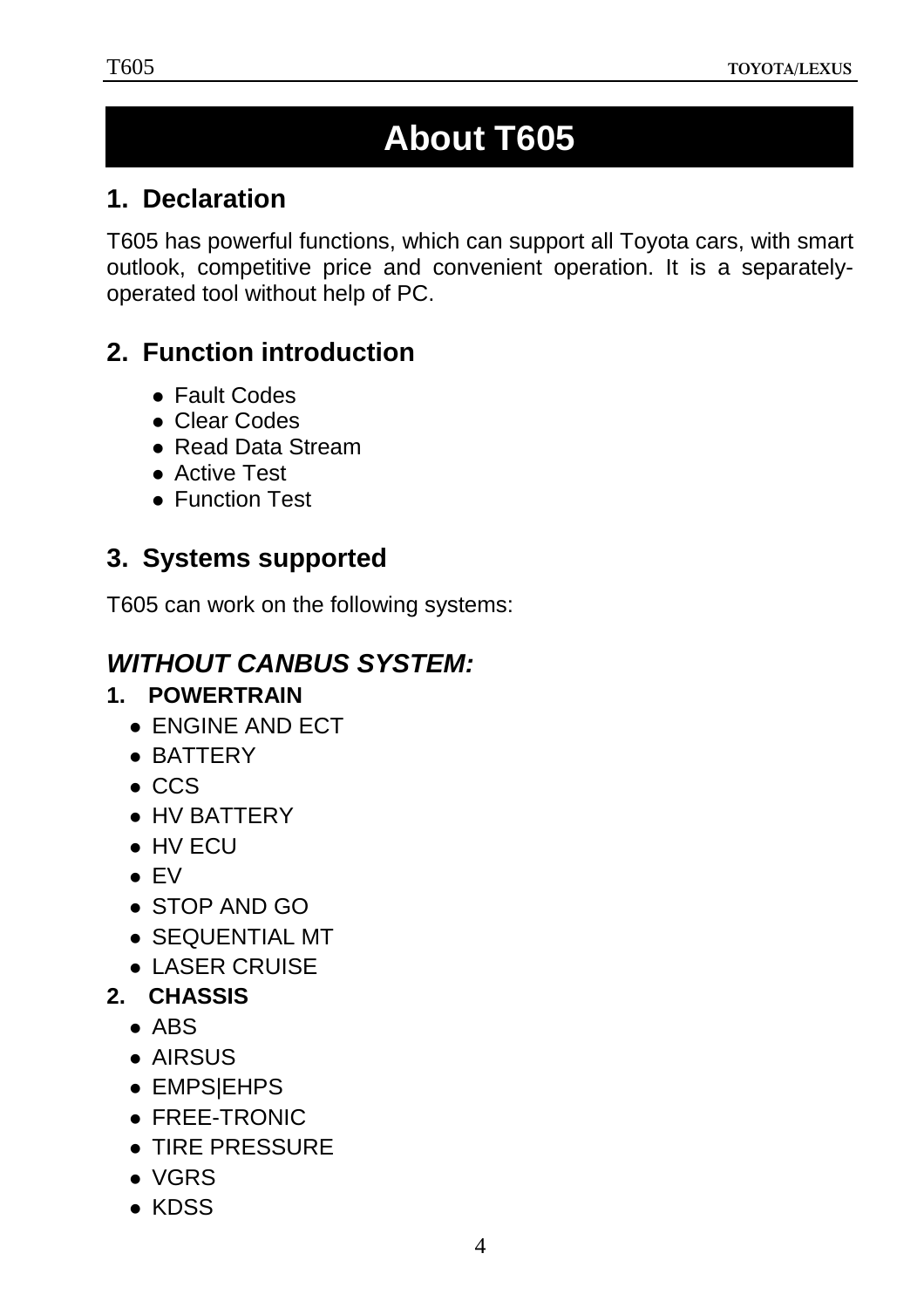- T\_M CONTROL
- **3. BODY** 
	- $\bullet$  AIR CONDITIONER
	- SRS AIRBAG
	- $\bullet$  BODY
	- BACK-DOOR
	- D-DOOR
	- P-DOOR
	- $\bullet$  RR-DOOR
	- $\bullet$  RL-DOOR
	- $\bullet$  D-SEAT
	- $\bullet$  P-SEAT
	- $\bullet$  RR-SEAT
	- $\bullet$  RL-SEAT
	- REAR SEAT SW
	- GATEWAY
	- $\bullet$  METER
	- $\bullet$  MIRROR
	- COMBI SW
	- ENTRY/START
	- POWER SOURCE CONTROL
	- RTRCTBL HARDTOP
	- $\bullet$  CLEARANCE SONAR
	- SLIDE ROOF
	- STEERING PAD
	- TILT/TELESCO
	- $\bullet$  AFS
	- MASTER SW
	- $\bullet$  RAIN SENSOR
- **4. IMMOBILIZER**

# *CANBUS SYSTEM*

- **1. POWERTRAIN** 
	- ENGINE AND ECT
	- $\bullet$  ECT
	- $\bullet$  MULTI-MODE M/T
	- CRUISE CONTROL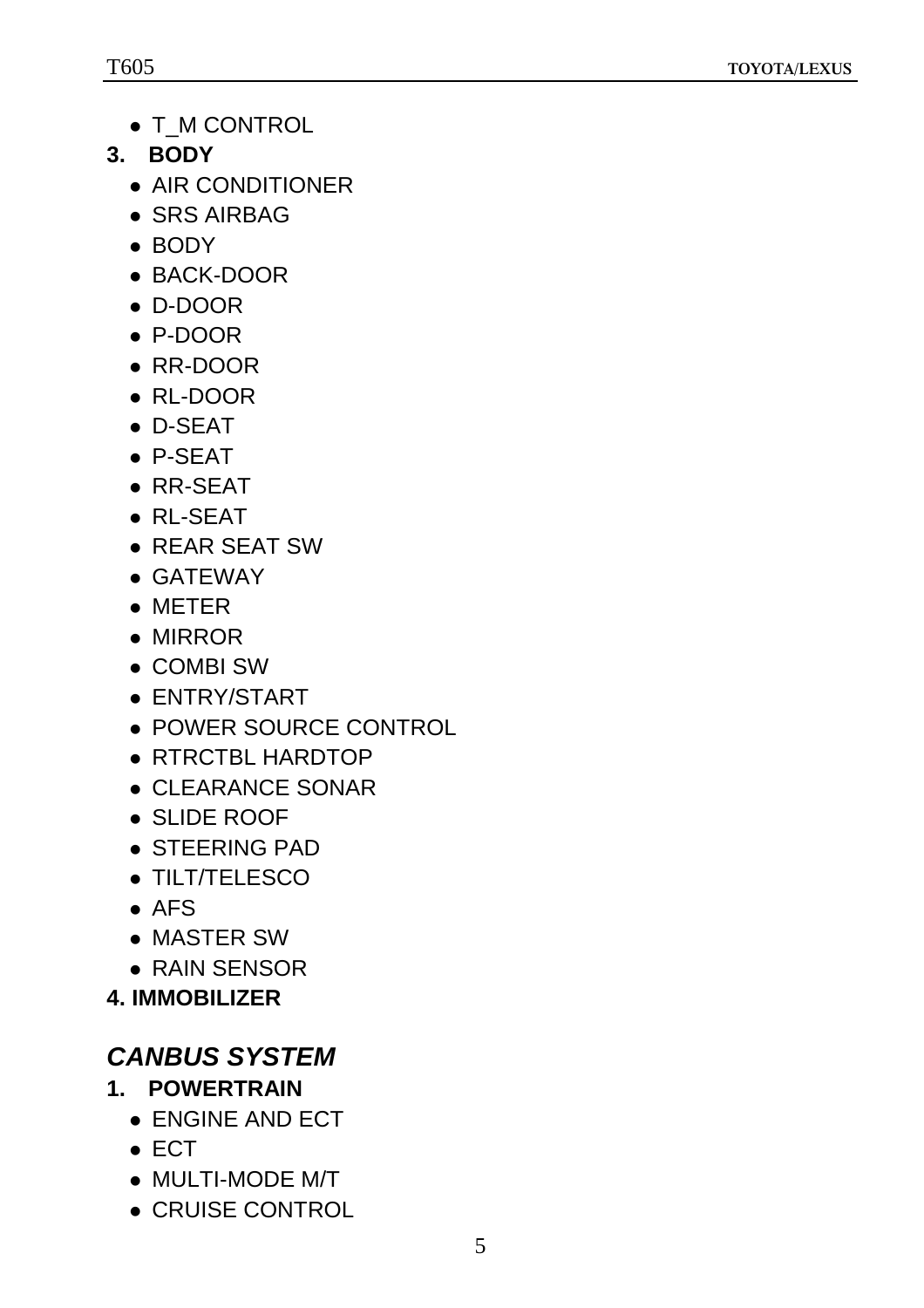- HV BATTERY
- HYBRID CONTROL
- $\bullet$  LASER CRUISE
- $\bullet$  RADAR CRUISE
- $\bullet$  E-ACM
- **2. CHASSIS** 
	- $\bullet$  ABS
	- FOUR WHEEL DRIVE
	- $\bullet$  EMPS
	- INTELLIGENT PARKING ASSIST
- **3. BODY** 
	- $\bullet$  SRS AIRBAG
	- $\bullet$  AIR CONDITIONER
	- $\bullet$  PRE-CRASH
	- COMBINATION METER
	- ELECTRIC POWER CONTROL

## **4. Main features**

- Competitive price: About 10% cost of that of the professional device with the similar functions
- With powerful functions: can realize most functions of Intelligent Tester II.
- On-board power charge
- Conveniently connection and simply using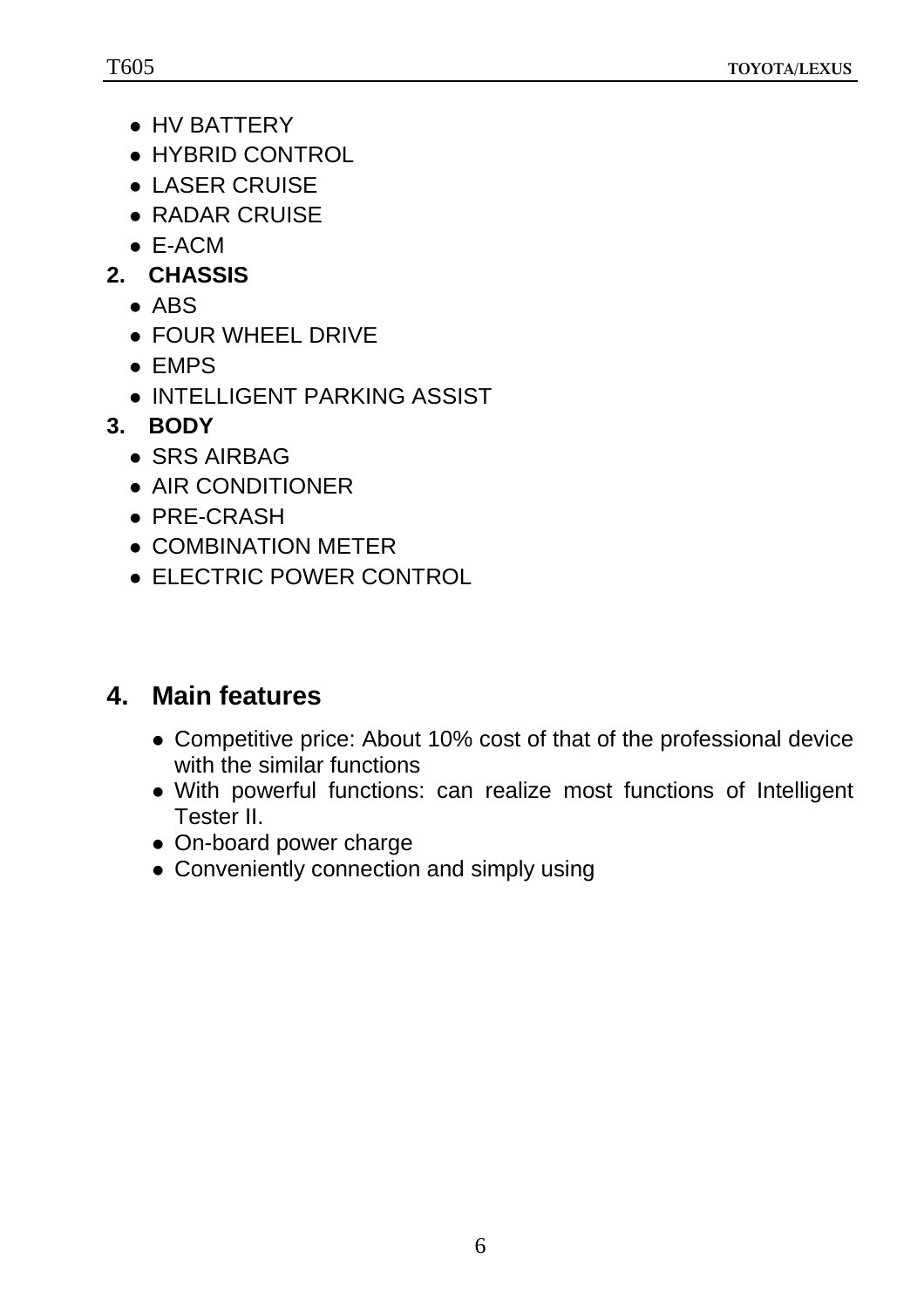## **5. Appearance and Key Descriptions**



The appearance of a T605 is as shown in the above figure.

- 1. LCD screen: 128\*64
- 2. Enter key: confirm selection and enter
- 3. Esc key: go back to the previous screens
- 4. up/down arrows: moves the selection pointer and scrolls up or down
- 5. LEFT/RIGHT arrows: move cursor.
- 6. Power button
- 7. Diagnostic extension cable: OBDII -16PIN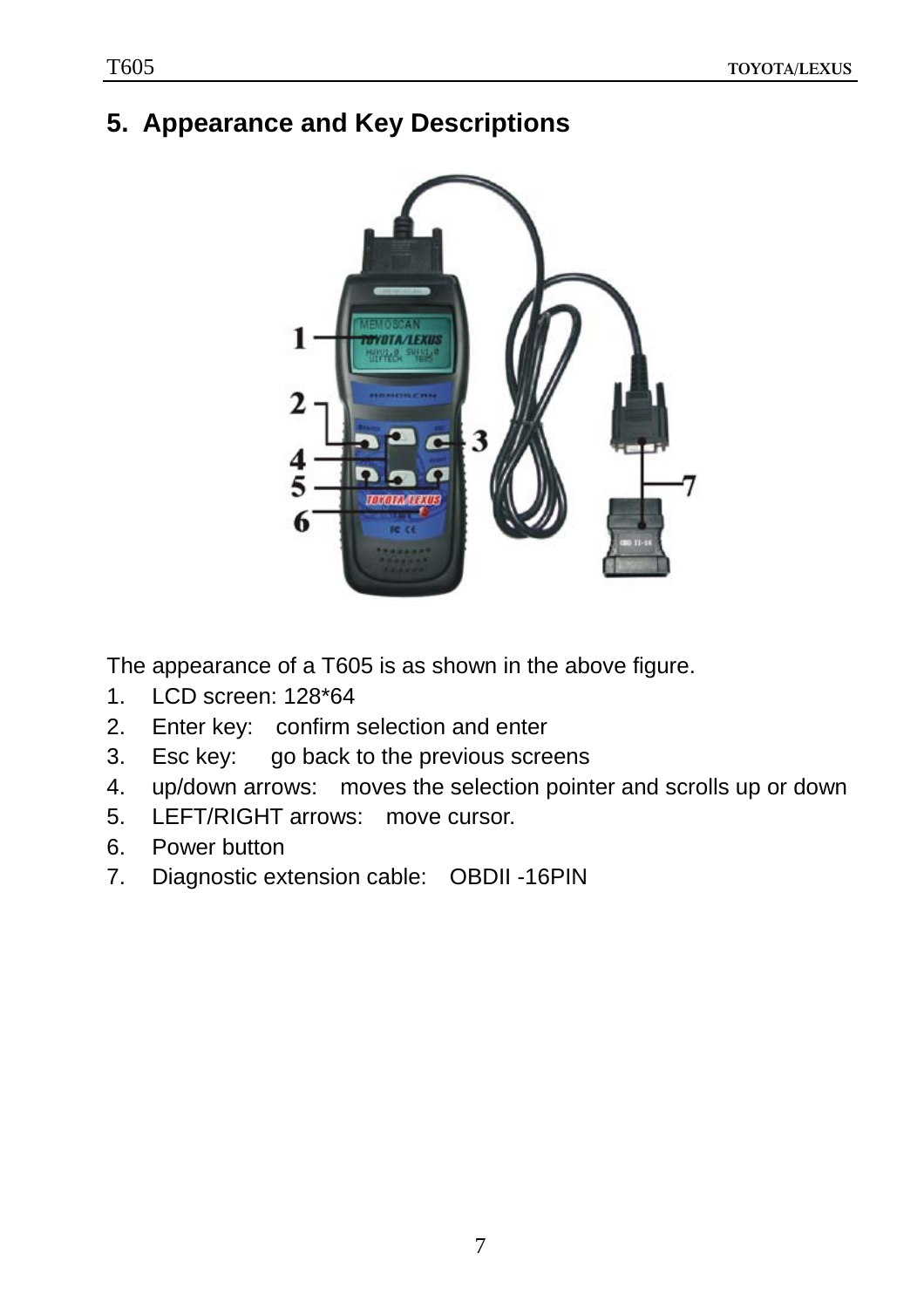# **Operation Instructions**

## **1. Preparation for Testing**

T605 can test cars and delete Trouble codes while read the Trouble codes. Meanwhile, there are mechanical problems, such as poor engine performance due to lower fuel level, soft cubes damaged, electrical wire or electrical connections, which will also cause faked Trouble codes. Therefore, you need to refer to car service pamphlet for more details before you test the known mechanical problems.

#### **Check the following areas before starting any test:**

- Check the engine oil, power steering fluid, transmission fluid (if applicable), engine coolant and other fluids for proper levels. Top off low fluid levels if needed.
- Make sure the air filter is clean and in good condition. Make sure all air filter ducts are properly connected. Check the air filter ducts for holes, rips or cracks.
- Make sure all engine belts are in good condition. Check for cracked, torn, brittle, loose or missing belts.
- Make sure mechanical linkages to engine sensors (throttle, gearshift position, transmission, etc.) are secure and properly connected. See your vehicle's service manual for locations.
- Check all rubber hoses (radiator) and steel hoses (vacuum/fuel) for leaks, cracks, blockage or other damage. Make sure all hoses are routed and connected properly.
- Make sure all spark plugs are clean and in good condition. Check for damaged, loose, disconnected or missing spark plug wires.
- Make sure the battery terminals are clean and tight. Check for corrosion or broken connections. Check for proper battery and charging system voltages.
- Check all electrical wiring and harnesses for proper connection. Make sure wire insulation is in good condition, and there are no bare wires.
- Make sure the engine is mechanically sound. If needed, perform a compression check, engine vacuum check, timing check (if applicable), etc.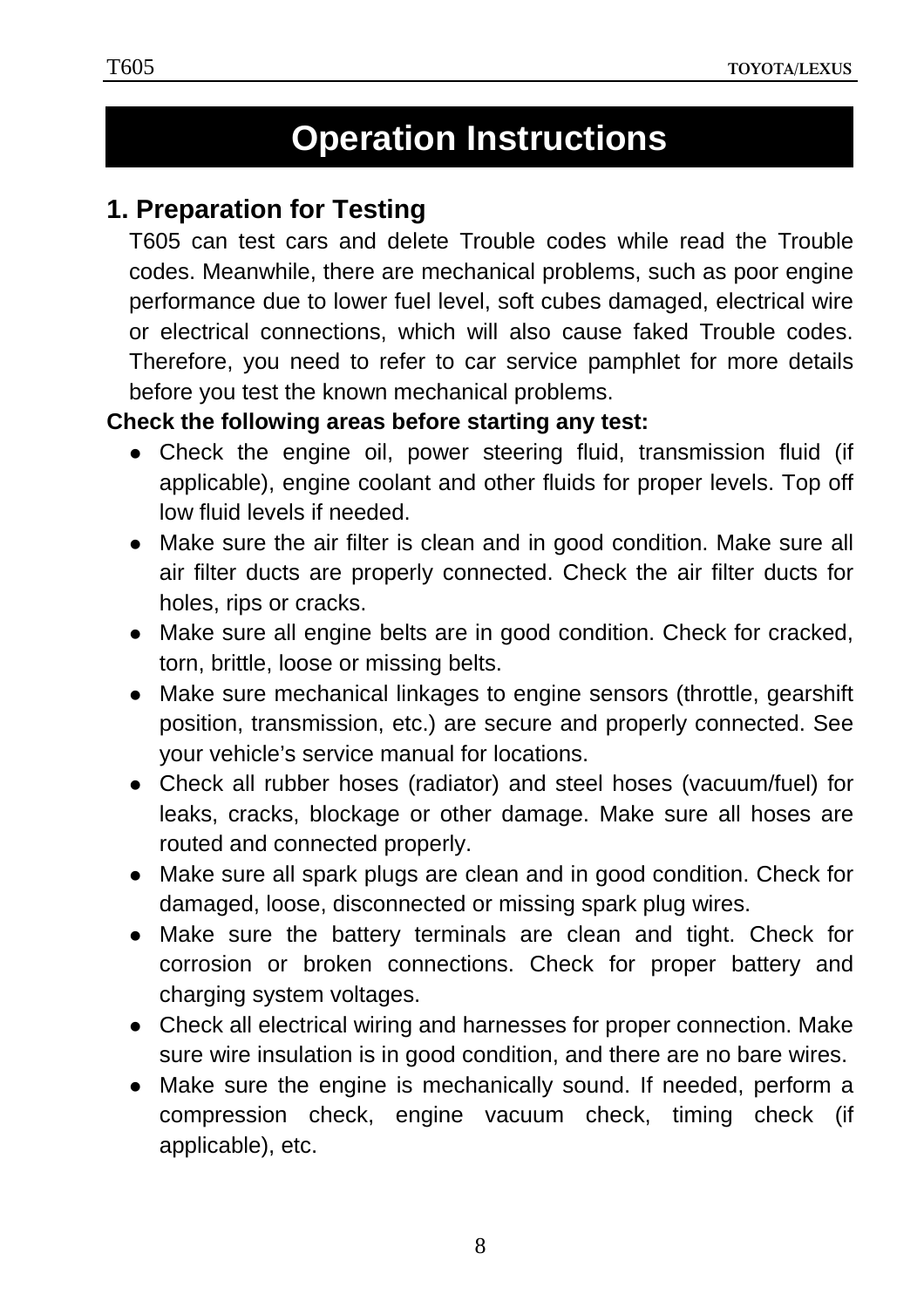### **2. Connect the T605**

- 2.1 Turn the ignition on.
- 2.2 Locate the vehicle's 16-pin Data Link Connector (DLC).
- 2.3 Connect the T605 cable connector to the vehicle's DLC. Turn on the ignition, Press [power button], The T605 will auto start, the following screen will be displayed.



2.4 Later, the screen will display as the following.



- z **[Diagnose]**: diagnose
- z **[Contrast]**: Contrast adaptation
- z **[Lcd Test]**: Lcd test
- **[Keypad Test]: Keypad test**
- **[About]:**show device version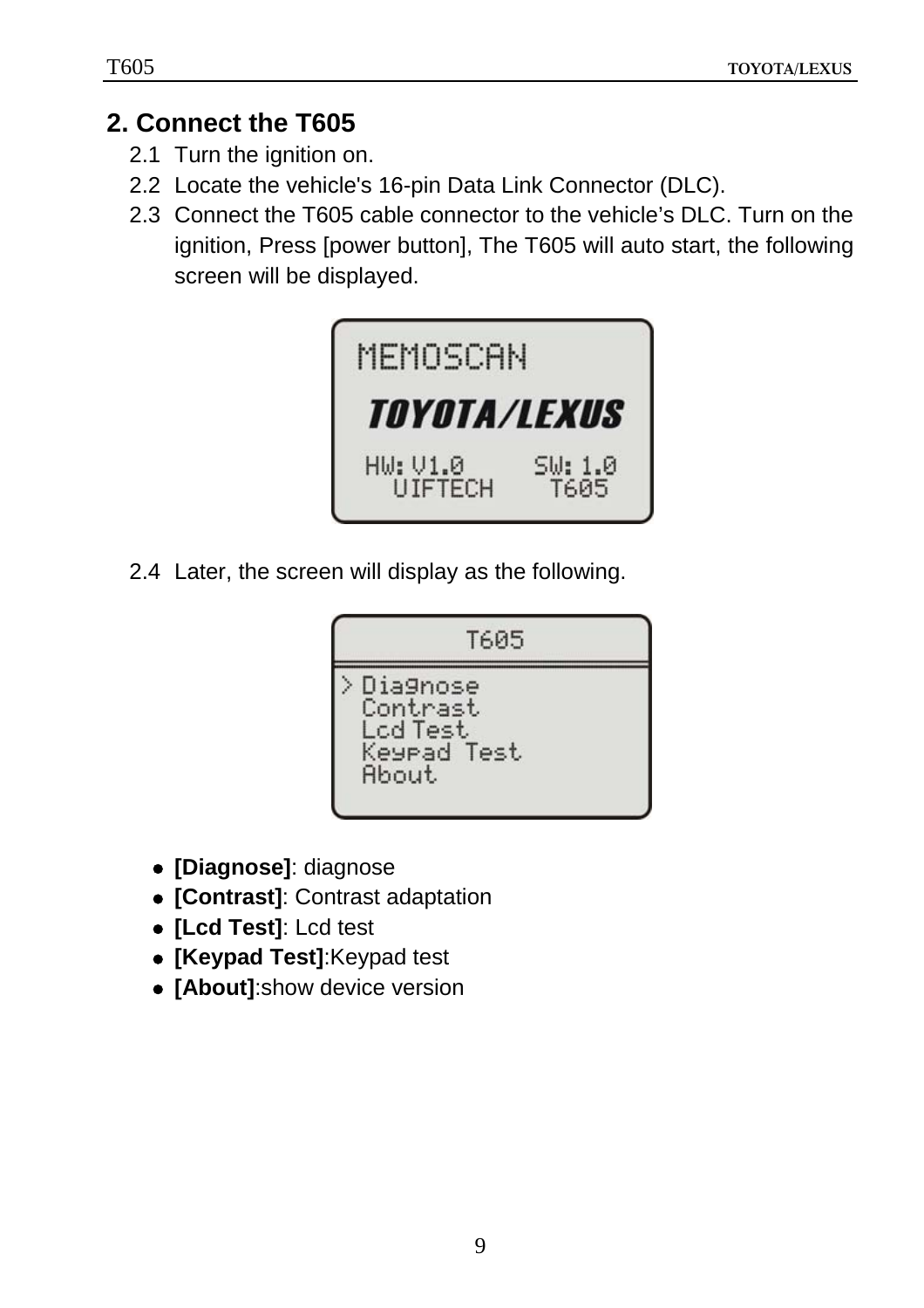# **3. Diagnose**

Select [Diagnose] and then press [enter] key. The screen will display the system selection menu as follow:



Select [WITHOUT CANBUS] and then press [Enter]. The following will be displayed on the screen.



The systems T605 supports are classified into 4 kinds. Operation methods regarding of the systems T605 supports are similar. Here we take one for example. For example, [POWERTRAIN] then press [Enter] key. The screen will display the following.



Now we can select one system randomly. For example, to choose [ENGINE AND ECT] and then press [Enter], the screen will display the following.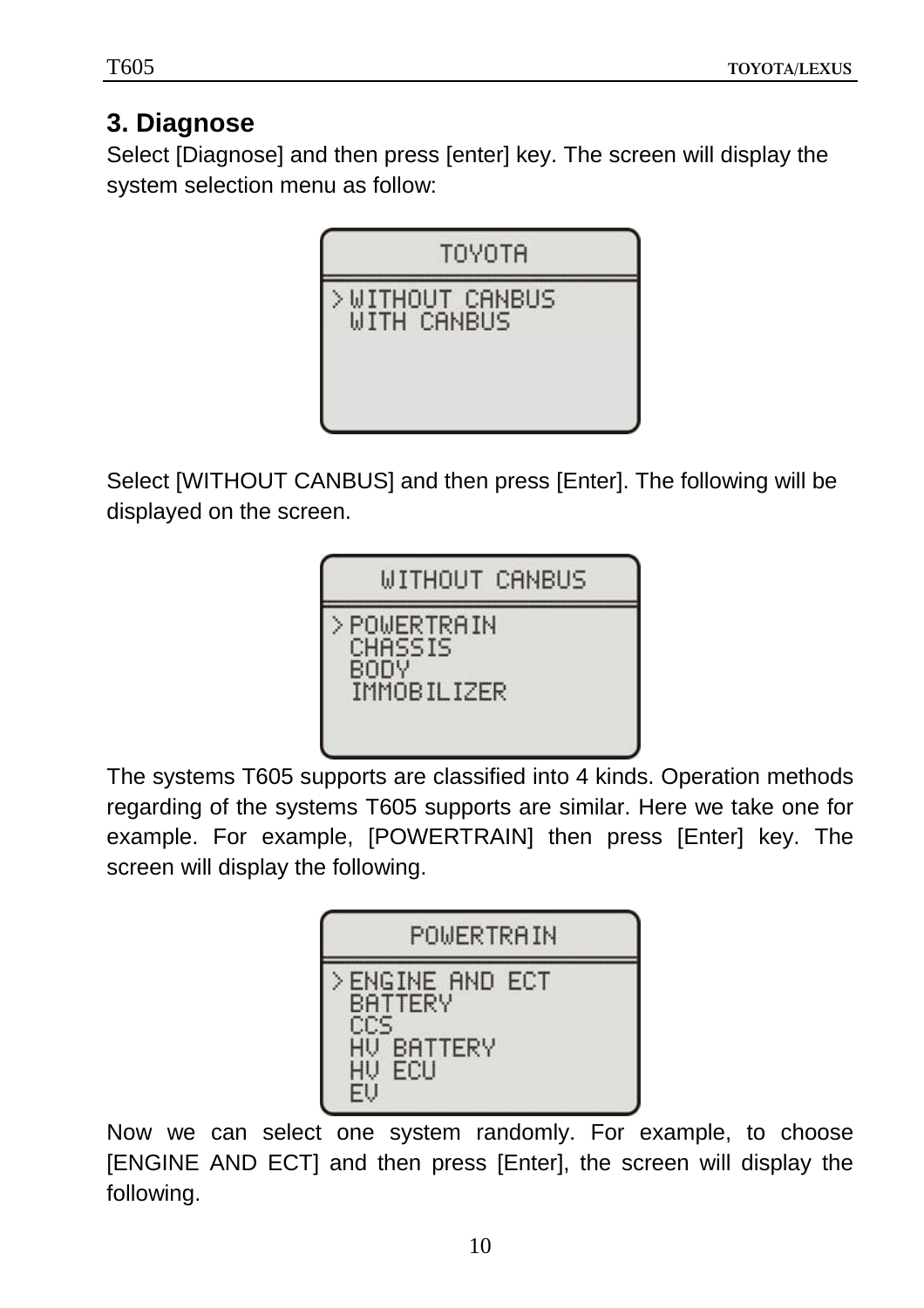

Failed to connect!

## **3-1 Read Trouble code**

Choose [READ TROUBLE CODE], and then press [Enter]. Refer to the following picture.



You can select the Trouble code types accordingly. For example, choose [PRESENT CODES]. The relative Trouble codes will be displayed on the screen. You can press up/down key to check each code. Refer to the following picture.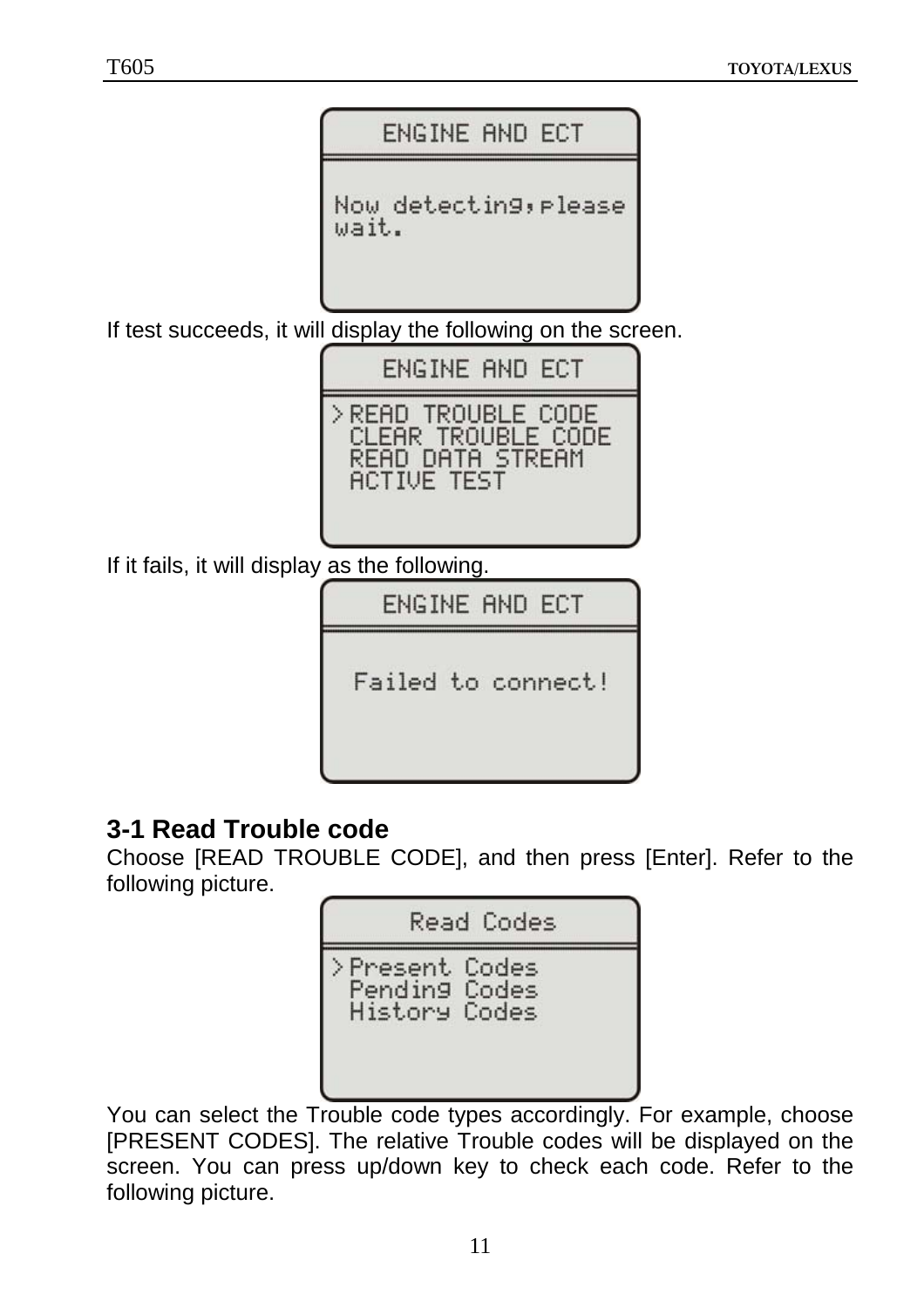

#### **3-2 Clear Trouble codes**

Choose [CLEAR TROUBLE CODE] and press [Enter] Refer to the following picture.

Clear Fault Code(s)

Do you want to erase all the Fault code(s)?

Press [Enter] to let run of the code or press [Esc] key to give up clearing code. If clearing succeeds, it will display the following.

Clear Fault Code(s)

Erase Fault code(s) successFully!

#### **3-3 Read data stream**

Select [READ DATA STREAM] and then press [Enter]. Refer the following picture.

| Retrieving                     |
|--------------------------------|
| Now detecting, please<br>wait. |
|                                |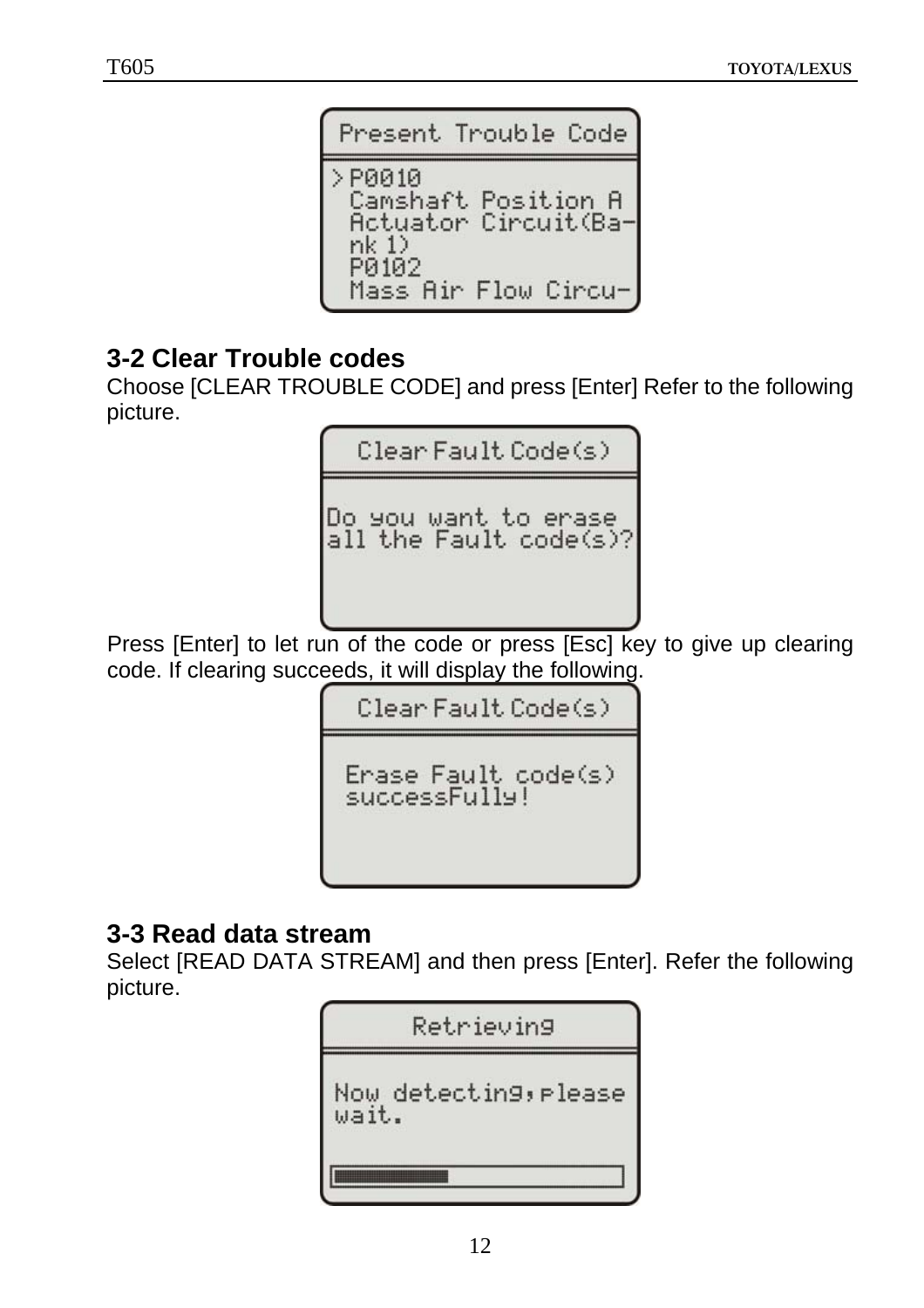Data stream will be displayed on the screen.

```
Select Data Stream
>Number oF Emission-
 DTC
 MisFire Monitor
 Fuel system Monitor
 Complete Parts Moni-
```
Move curser to the relative data item and press [ENTER]. Choose the data item (can choose several items one time). Press [ESC] to confirm what you choose and check the relative value. You can press Left or Right key to turn pages; Up/Down to turn pages.

| READ DATA STREAM            |
|-----------------------------|
| >Number of Emission<br>DTC. |
| MIL                         |
| MisFire Monitor             |

#### **3-4 Activity test**

Choose [ACTIVE TEST] and then press [Enter] to enter<Active Test> Then choose what you need to test.

> **ACTIVE TEST** >Control the injection Volume<br>Control the Injection Volume for A/F Sensor Control the Fuel Pu-

Confirm what you choose and press [ENTER] and then you enter the relative active test. On the screen the data dream will be displayed. Choose the active test item. You can do active test while investigate the relative data dream value.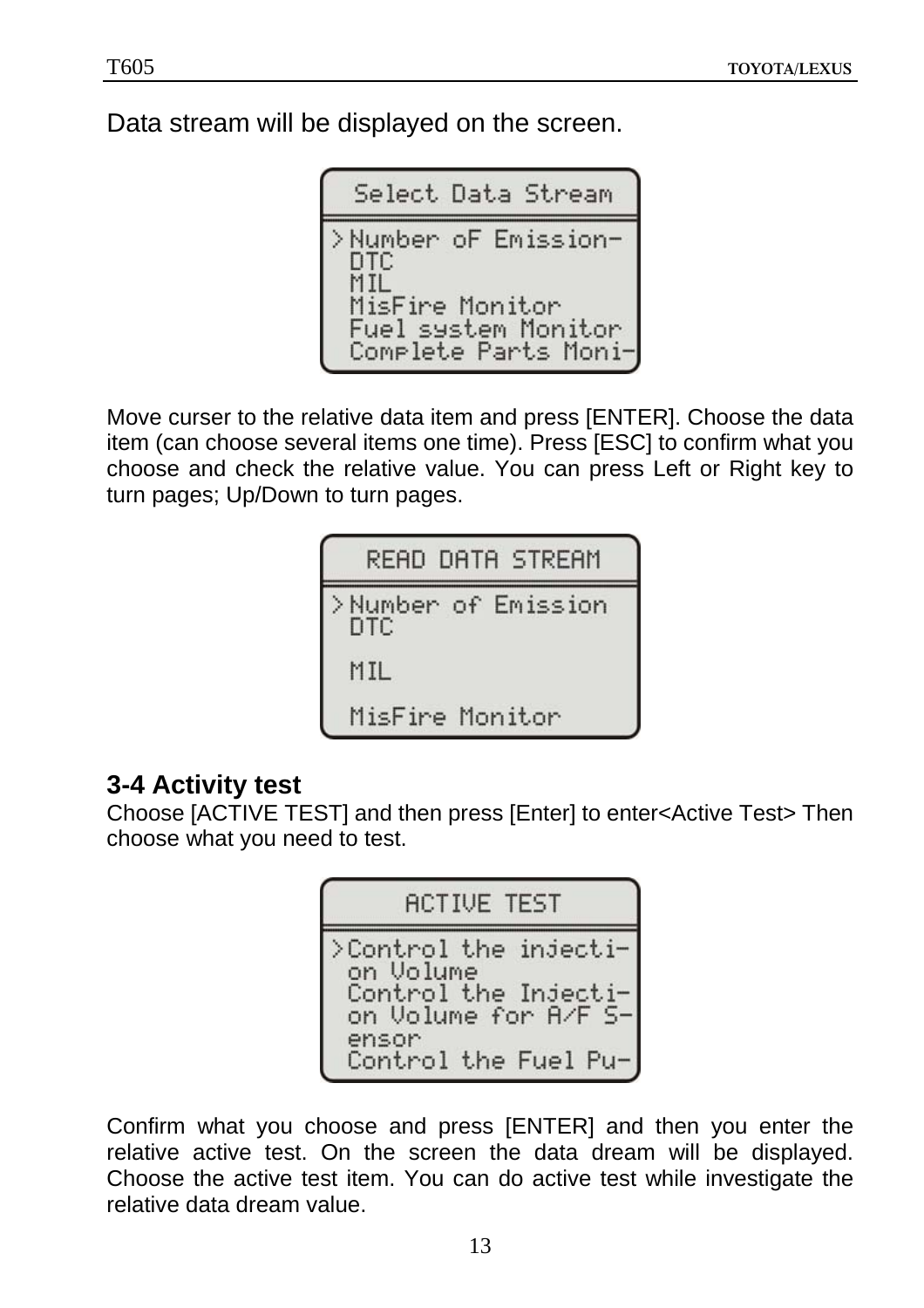

Press [ESC] and then choose data dream item and then enter active test interface.



The first item is active test state.

The others are the relative investigation data dream values.

Press [ENTER] and then enter test interface for activity test key.



Choose the corresponding function item and press [ENTER], it running. Then return the previous interface, displaying the values of each item. Press [BACK] to withdraw from the present test interface.

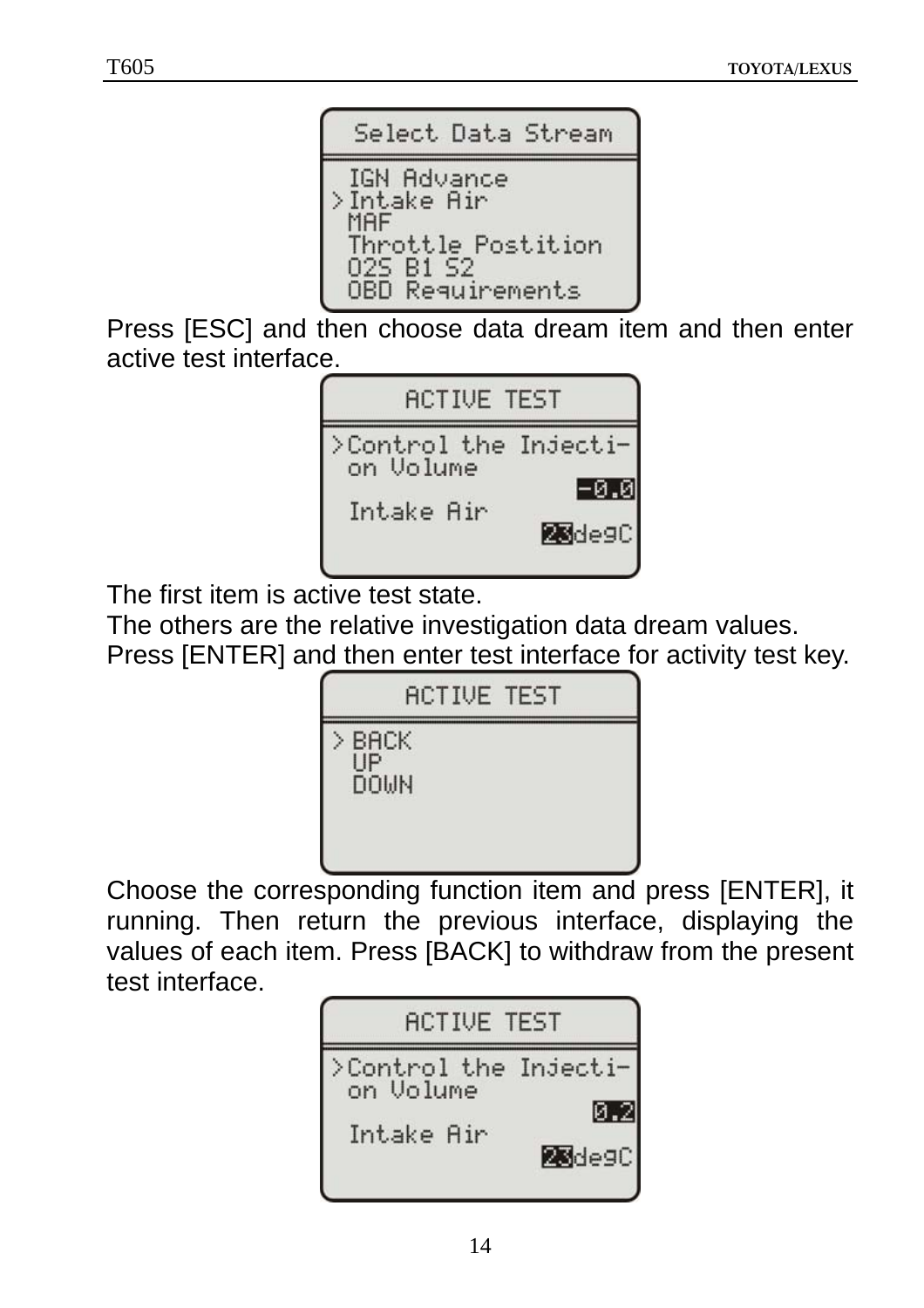## **4. Contrast Adaptation**

Choose [Contrast] at the main menu. Then press [Enter]. The screen will display as the following.



Simply press up/down arrow to set and then press [Enter] to confirm.

#### **5. Lcd test**

Choose[Lcd Test] at the main menu, Press Enter],The screen will display the following dynamic image.



When after testing, it will show "Test end!" as what the following shows.

LCD Test Test end!